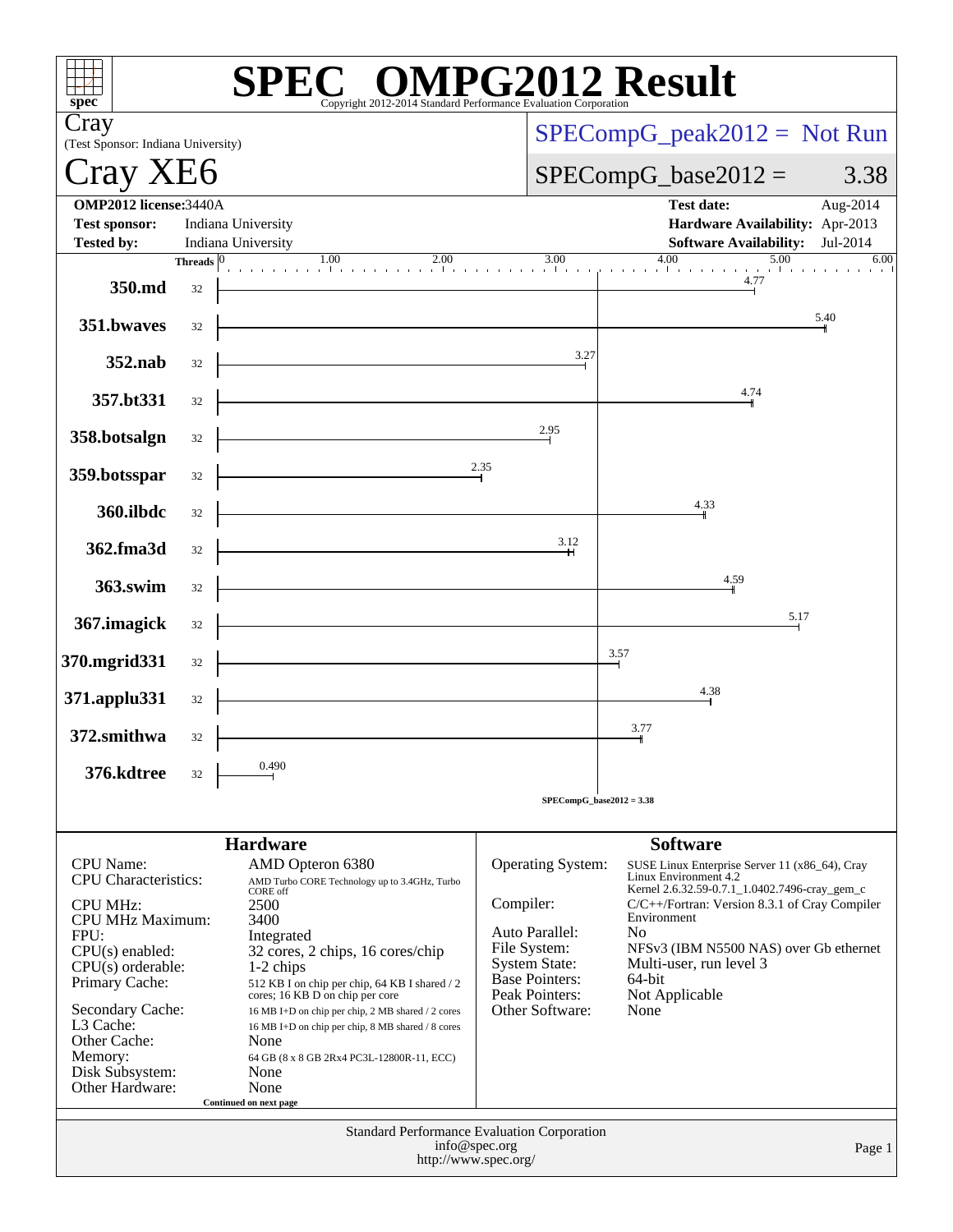| $\mathbb H$<br>spec <sup>®</sup>                                                  |           |                                                                                                    |                                      | <b>SPEC OMPG2012 Result</b>                                                                                                                                                                                                                                   |               | Copyright 2012-2014 Standard Performance Evaluation Corporation              |               |                        |              |                                                                                                                                               |              |                |              |
|-----------------------------------------------------------------------------------|-----------|----------------------------------------------------------------------------------------------------|--------------------------------------|---------------------------------------------------------------------------------------------------------------------------------------------------------------------------------------------------------------------------------------------------------------|---------------|------------------------------------------------------------------------------|---------------|------------------------|--------------|-----------------------------------------------------------------------------------------------------------------------------------------------|--------------|----------------|--------------|
| Cray<br>(Test Sponsor: Indiana University)                                        |           |                                                                                                    |                                      |                                                                                                                                                                                                                                                               |               |                                                                              |               |                        |              | $SPECompG_peak2012 = Not Run$                                                                                                                 |              |                |              |
| Cray XE6                                                                          |           |                                                                                                    |                                      |                                                                                                                                                                                                                                                               |               |                                                                              |               |                        |              | $SPECompG_base2012 =$                                                                                                                         |              |                | 3.38         |
| <b>OMP2012</b> license:3440A                                                      |           |                                                                                                    |                                      |                                                                                                                                                                                                                                                               |               |                                                                              |               |                        |              | <b>Test date:</b>                                                                                                                             |              |                | Aug-2014     |
| <b>Test sponsor:</b>                                                              |           | Indiana University                                                                                 |                                      |                                                                                                                                                                                                                                                               |               |                                                                              |               |                        |              | Hardware Availability: Apr-2013                                                                                                               |              |                |              |
| <b>Tested by:</b>                                                                 |           | Indiana University                                                                                 |                                      |                                                                                                                                                                                                                                                               |               |                                                                              |               |                        |              | <b>Software Availability:</b>                                                                                                                 |              |                | Jul-2014     |
| <b>Base Threads Run:</b><br>Minimum Peak Threads:<br><b>Maximum Peak Threads:</b> |           |                                                                                                    | 32<br>44<br>$\overline{\phantom{m}}$ |                                                                                                                                                                                                                                                               |               |                                                                              |               |                        |              |                                                                                                                                               |              |                |              |
|                                                                                   |           |                                                                                                    |                                      |                                                                                                                                                                                                                                                               |               | <b>Results Table</b>                                                         |               |                        |              |                                                                                                                                               |              |                |              |
|                                                                                   |           |                                                                                                    |                                      | <b>Base</b>                                                                                                                                                                                                                                                   |               |                                                                              |               |                        |              | <b>Peak</b>                                                                                                                                   |              |                |              |
| <b>Benchmark</b><br>350.md                                                        | 32        | <b>Threads Seconds</b><br>971                                                                      | Ratio<br>4.77                        | <b>Seconds</b><br>971                                                                                                                                                                                                                                         | Ratio<br>4.77 | <b>Seconds</b><br>970                                                        | Ratio<br>4.77 | <b>Threads Seconds</b> | <b>Ratio</b> | <b>Seconds</b>                                                                                                                                | <b>Ratio</b> | <b>Seconds</b> | <b>Ratio</b> |
| 351.bwaves                                                                        | 32        | 838                                                                                                | 5.41                                 | 840                                                                                                                                                                                                                                                           | 5.39          | 839                                                                          | 5.40          |                        |              |                                                                                                                                               |              |                |              |
| $352$ .nab                                                                        | 32        | 1190                                                                                               | 3.27                                 | 1190                                                                                                                                                                                                                                                          | 3.27          | <b>1190</b>                                                                  | 3.27          |                        |              |                                                                                                                                               |              |                |              |
| 357.bt331                                                                         | 32        | 999                                                                                                | 4.74                                 | 996                                                                                                                                                                                                                                                           | 4.76          | 1000                                                                         | 4.74          |                        |              |                                                                                                                                               |              |                |              |
| 358.botsalgn                                                                      | 32        | 1474                                                                                               | 2.95                                 | 1474                                                                                                                                                                                                                                                          | 2.95          | 1474                                                                         | 2.95          |                        |              |                                                                                                                                               |              |                |              |
| 359.botsspar                                                                      | 32        | 2242                                                                                               | 2.34                                 | 2238                                                                                                                                                                                                                                                          | 2.35          | 2236                                                                         | 2.35          |                        |              |                                                                                                                                               |              |                |              |
| 360.ilbdc                                                                         | 32        | 824                                                                                                | 4.32                                 | 822                                                                                                                                                                                                                                                           | 4.33          | 822                                                                          | 4.33          |                        |              |                                                                                                                                               |              |                |              |
| 362.fma3d                                                                         | 32        | 1220                                                                                               | 3.12                                 | 1219                                                                                                                                                                                                                                                          | 3.12          | 1201                                                                         | 3.16          |                        |              |                                                                                                                                               |              |                |              |
| 363.swim                                                                          | 32        | 991                                                                                                | 4.57                                 | 987                                                                                                                                                                                                                                                           | 4.59          | 987                                                                          | 4.59          |                        |              |                                                                                                                                               |              |                |              |
| 367.imagick                                                                       | 32        | 1360                                                                                               | 5.17                                 | 1361                                                                                                                                                                                                                                                          | 5.17          | 1361                                                                         | 5.17          |                        |              |                                                                                                                                               |              |                |              |
| 370.mgrid331                                                                      | 32        | 1239                                                                                               | 3.57                                 | 1239                                                                                                                                                                                                                                                          | 3.57          | 1239                                                                         | 3.57          |                        |              |                                                                                                                                               |              |                |              |
| 371.applu331                                                                      | 32        | 1382                                                                                               | 4.39                                 | 1384                                                                                                                                                                                                                                                          | 4.38          | 1385                                                                         | 4.37          |                        |              |                                                                                                                                               |              |                |              |
| 372.smithwa                                                                       | 32        | 1422                                                                                               | 3.77                                 | 1422                                                                                                                                                                                                                                                          | 3.77          | 1427                                                                         | 3.76          |                        |              |                                                                                                                                               |              |                |              |
| 376.kdtree                                                                        | 32        | 9189                                                                                               | 0.490                                | 9155                                                                                                                                                                                                                                                          | 0.492         | 9206                                                                         | 0.489         |                        |              |                                                                                                                                               |              |                |              |
|                                                                                   |           |                                                                                                    |                                      |                                                                                                                                                                                                                                                               |               |                                                                              |               |                        |              | Results appear in the order in which they were run. Bold underlined text indicates a median measurement.                                      |              |                |              |
|                                                                                   |           |                                                                                                    |                                      | Sysinfo program /N/soft/mason/omp2012-1.0/omp2012_br2/Docs/sysinfo<br>\$Rev: 395 \$ \$Date:: 2012-07-25 #\$ 8f8c0fe9e19c658963a1e67685e50647<br>running on nid01041 Fri Aug 15 13:22:12 2014<br>This section contains SUT (System Under Test) info as seen by |               | <b>Platform Notes</b>                                                        |               |                        |              |                                                                                                                                               |              |                |              |
|                                                                                   |           |                                                                                                    |                                      | some common utilities. To remove or add to this section, see:<br>http://www.spec.org/omp2012/Docs/config.html#sysinfo                                                                                                                                         |               |                                                                              |               |                        |              |                                                                                                                                               |              |                |              |
|                                                                                   | caution.) | From /proc/cpuinfo<br>32 "processors"<br>cpu cores $: 16$<br>siblings : 16<br>cache size : 2048 KB |                                      | model name : AMD Opteron(tm) Processor 6380<br>2 "physical id"s (chips)<br>physical 0: cores 0 1 2 3 4 5 6 7<br>physical 1: cores 0 1 2 3 4 5 6 7                                                                                                             |               |                                                                              |               |                        |              | cores, siblings (Caution: counting these is hw and system dependent.<br>following excerpts from /proc/cpuinfo might not be reliable. Use with |              | The            |              |
|                                                                                   |           |                                                                                                    |                                      |                                                                                                                                                                                                                                                               |               | Continued on next page<br><b>Standard Performance Evaluation Corporation</b> |               |                        |              |                                                                                                                                               |              |                |              |
|                                                                                   |           |                                                                                                    |                                      |                                                                                                                                                                                                                                                               |               |                                                                              | info@spec.org |                        |              |                                                                                                                                               |              |                | Page:        |

<http://www.spec.org/>

Page 2

# **[SPEC OMPG2012 Result](http://www.spec.org/auto/omp2012/Docs/result-fields.html#SPECOMPG2012Result)**

### [SPECompG\\_peak2012 =](http://www.spec.org/auto/omp2012/Docs/result-fields.html#SPECompGpeak2012) Not Run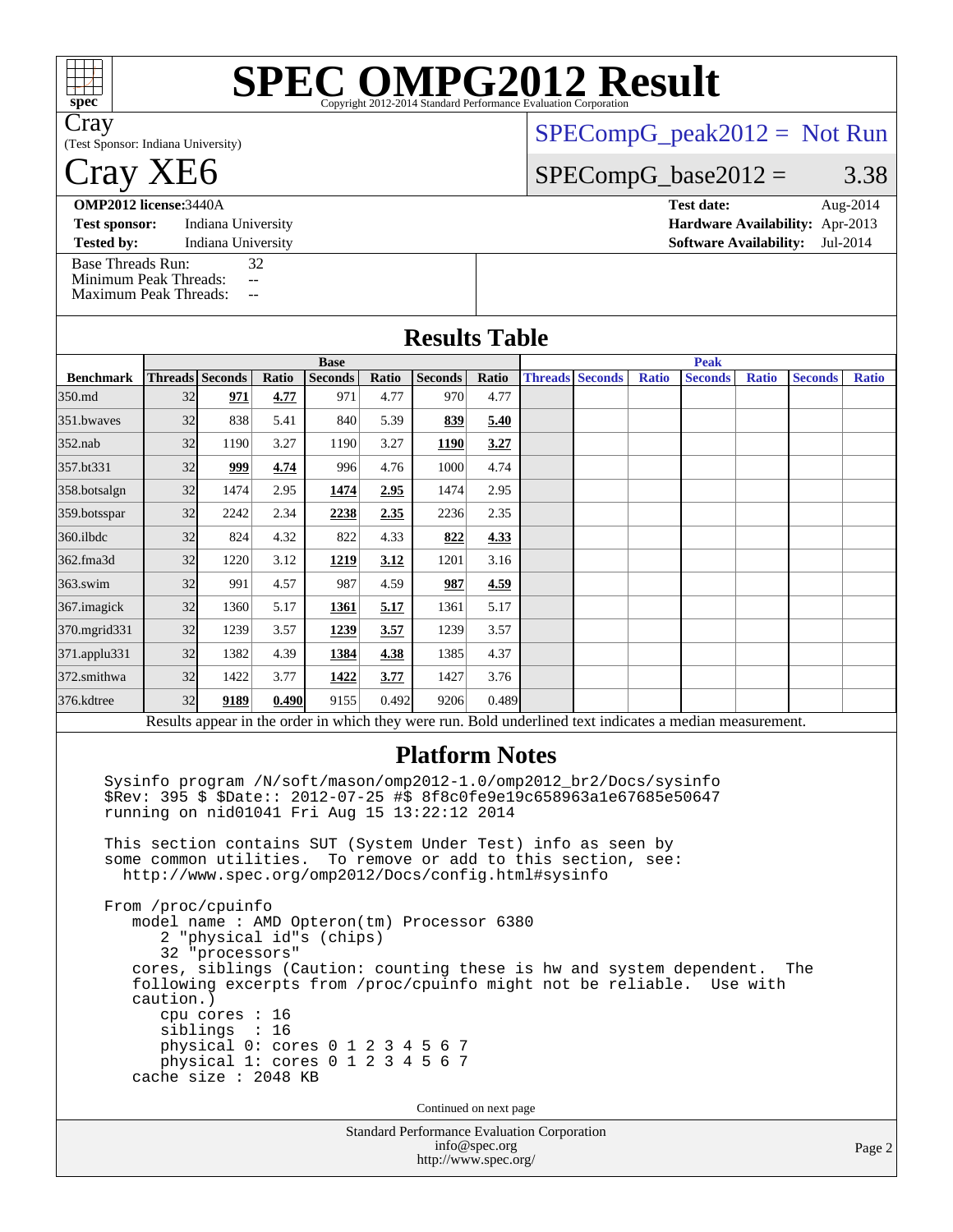

Cray

# **[SPEC OMPG2012 Result](http://www.spec.org/auto/omp2012/Docs/result-fields.html#SPECOMPG2012Result)**

(Test Sponsor: Indiana University)

 $SPECompG_peak2012 = Not Run$  $SPECompG_peak2012 = Not Run$ 

 $SPECompG_base2012 = 3.38$  $SPECompG_base2012 = 3.38$ 

ray 2

**[Test sponsor:](http://www.spec.org/auto/omp2012/Docs/result-fields.html#Testsponsor)** Indiana University **[Hardware Availability:](http://www.spec.org/auto/omp2012/Docs/result-fields.html#HardwareAvailability)** Apr-2013 **[Tested by:](http://www.spec.org/auto/omp2012/Docs/result-fields.html#Testedby)** Indiana University **[Software Availability:](http://www.spec.org/auto/omp2012/Docs/result-fields.html#SoftwareAvailability)** Jul-2014

**[OMP2012 license:](http://www.spec.org/auto/omp2012/Docs/result-fields.html#OMP2012license)**3440A **[Test date:](http://www.spec.org/auto/omp2012/Docs/result-fields.html#Testdate)** Aug-2014

#### **[Platform Notes \(Continued\)](http://www.spec.org/auto/omp2012/Docs/result-fields.html#PlatformNotes)**

From /proc/meminfo<br>MemTotal: 66178208 kB HugePages\_Total: 0<br>Hugepagesize: 2048 kB Hugepagesize: /usr/bin/lsb\_release -d SUSE Linux Enterprise Server 11 (x86\_64) From /etc/\*release\* /etc/\*version\* SuSE-release: SUSE Linux Enterprise Server 11 (x86\_64) VERSION = 11 PATCHLEVEL = 1 mazama-release: Mazama Wed Aug 28 02:06:30 CDT 2013 on hssbld0 by bwdev lsb-cray-mazama-7.1.0 uname -a: Linux nid01041 2.6.32.59-0.7.1\_1.0402.7496-cray\_gem\_c #1 SMP Wed Feb 26 05:58:57 UTC 2014 x86\_64 x86\_64 x86\_64 GNU/Linux SPEC is set to: /N/soft/mason/omp2012-1.0/omp2012\_br2 Filesystem Type Size Used Avail Use% Mounted on /N/soft dvs 1.9T 1.6T 265G 86% /N/soft Cannot run dmidecode; consider saying 'chmod +s /usr/sbin/dmidecode'

(End of data from sysinfo program)

#### **[General Notes](http://www.spec.org/auto/omp2012/Docs/result-fields.html#GeneralNotes)**

 Software Environment: OMP\_NESTED=FALSE Enables (TRUE) or disables (FALSE) nested parallelism. OMP\_DYNAMIC=FALSE Enables (true) or disables (false) the dynamic adjustment of the number of threads. OMP\_NUM\_THREADS=32 Sets the maximum number of threads to use for OpenMP parallel regions if no other value is specified in the program itself.

## **[Base Compiler Invocation](http://www.spec.org/auto/omp2012/Docs/result-fields.html#BaseCompilerInvocation)**

[C benchmarks](http://www.spec.org/auto/omp2012/Docs/result-fields.html#Cbenchmarks): [cc](http://www.spec.org/omp2012/results/res2014q3/omp2012-20140829-00058.flags.html#user_CCbase_Cray_cc)

[C++ benchmarks:](http://www.spec.org/auto/omp2012/Docs/result-fields.html#CXXbenchmarks) **[CC](http://www.spec.org/omp2012/results/res2014q3/omp2012-20140829-00058.flags.html#user_CXXbase_Cray_CC)** 

Continued on next page

Standard Performance Evaluation Corporation [info@spec.org](mailto:info@spec.org) <http://www.spec.org/>